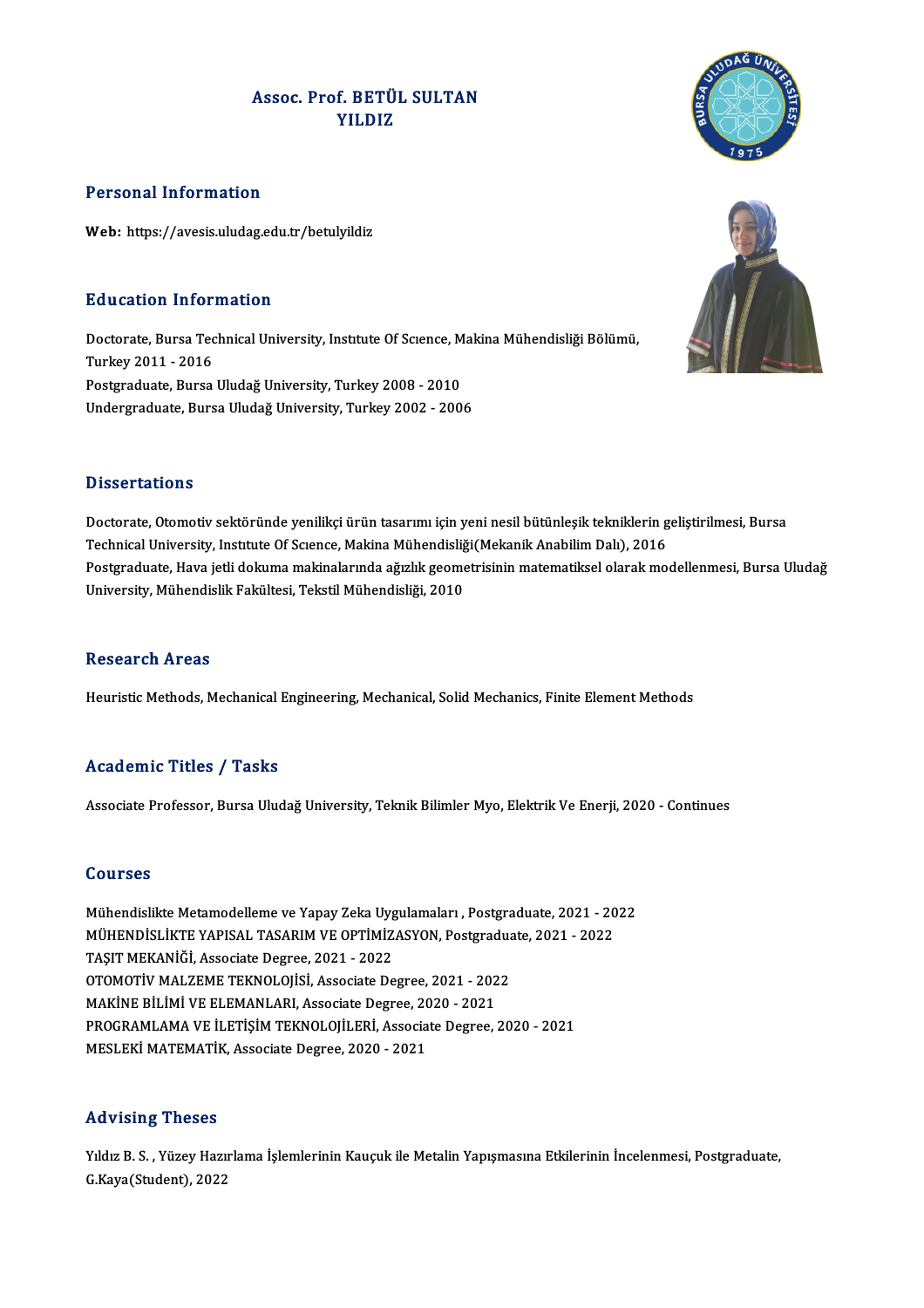# Articles Published in Journals That Entered SCI, SSCI and AHCI Indexes

|       | Articles Published in Journals That Entered SCI, SSCI and AHCI Indexes                                                                        |
|-------|-----------------------------------------------------------------------------------------------------------------------------------------------|
| L     | Gradient-based optimizer for economic optimization of engineering problems<br>Mehta P., YILDIZ B. S., Sait S. M., YILDIZ A. R.                |
|       | MATERIALS TESTING, vol.64, no.5, pp.690-696, 2022 (Journal Indexed in SCI)                                                                    |
| Н.    | Hunger games search algorithm for global optimization of engineering design problems                                                          |
|       | Mehta P., YILDIZ B. S., Sait S. M., YILDIZ A. R.                                                                                              |
|       | MATERIALS TESTING, vol.64, no.4, pp.524-532, 2022 (Journal Indexed in SCI)                                                                    |
| III.  | A new chaotic Levy flight distribution optimization algorithm for solving constrained engineering                                             |
|       | problems                                                                                                                                      |
|       | Yıldız B. S., Kumar S., Pholdee N., Bureerat S., Sait S. M., Yıldız A. R.                                                                     |
|       | EXPERT SYSTEMS, 2022 (Journal Indexed in SCI)                                                                                                 |
| IV.   | Comparison of metaheuristic optimization algorithms for solving constrained mechanical design                                                 |
|       | optimization problems                                                                                                                         |
|       | Gupta S., Abderazek H., YILDIZ B. S., YILDIZ A. R., Mirjalili S., Sait S. M.                                                                  |
|       | EXPERT SYSTEMS WITH APPLICATIONS, vol.183, 2021 (Journal Indexed in SCI)                                                                      |
| V.    | Enhanced grasshopper optimization algorithm using elite opposition-based learning for solving real-                                           |
|       | world engineering problems                                                                                                                    |
|       | YILDIZ B. S., Pholdee N., Bureerat S., YILDIZ A. R., Sait S. M.<br>ENGINEERING WITH COMPUTERS, 2021 (Journal Indexed in SCI)                  |
| VI.   | Robust design of a robot gripper mechanism using new hybrid grasshopper optimization algorithm                                                |
|       | YILDIZ B. S., Pholdee N., Bureerat S., YILDIZ A. R., Sait S. M.                                                                               |
|       | EXPERT SYSTEMS, vol.38, no.3, 2021 (Journal Indexed in SCI)                                                                                   |
| VII.  | Comparision of the political optimization algorithm, the Archimedes optimization algorithm and the                                            |
|       | Levy flight algorithm for design optimization in industry                                                                                     |
|       | Yildiz B. S., Pholdee N., Bureerat S., Erdas M. U., YILDIZ A. R., Sait S. M.                                                                  |
|       | MATERIALS TESTING, vol.63, no.4, pp.356-359, 2021 (Journal Indexed in SCI)                                                                    |
| VIII. | Conceptual comparison of the ecogeography-based algorithm, equilibrium algorithm, marine                                                      |
|       | predators algorithm and slime mold algorithm for optimal product design                                                                       |
|       | YILDIZ B. S., Patel V., Pholdee N., Sait S. M., Bureerat S., YILDIZ A. R.                                                                     |
|       | MATERIALS TESTING, vol.63, no.4, pp.336-340, 2021 (Journal Indexed in SCI)                                                                    |
| IX.   | A novel chaotic Henry gas solubility optimization algorithm for solving real-world engineering                                                |
|       | problems                                                                                                                                      |
|       | YILDIZ B. S., Pholdee N., Panagant N., Bureerat S., YILDIZ A. R., Sait S. M.                                                                  |
|       | ENGINEERING WITH COMPUTERS, 2021 (Journal Indexed in SCI)                                                                                     |
| X.    | Sine-cosine optimization algorithm for the conceptual design of automobile components                                                         |
|       | Yildiz B. S., Pholdee N., Bureerat S., YILDIZ A. R., Sait S. M.<br>MATERIALS TESTING, vol.62, no.7, pp.744-748, 2020 (Journal Indexed in SCI) |
| XI.   | The equilibrium optimization algorithm and the response surface based metamodel for optimal                                                   |
|       | structural design of vehicle components                                                                                                       |
|       | Ozkaya H., Yildiz M., YILDIZ A. R., Bureerat S., Yildiz B. S., Sait S. M.                                                                     |
|       | MATERIALS TESTING, vol.62, no.5, pp.492-496, 2020 (Journal Indexed in SCI)                                                                    |
| XII.  | The mine blast algorithm for the structural optimization of electrical vehicle components                                                     |
|       | Yildiz B S                                                                                                                                    |
|       | MATERIALS TESTING, vol.62, no.5, pp.497-501, 2020 (Journal Indexed in SCI)                                                                    |
| XIII. | Optimal design of automobile structures using moth-flame optimization algorithm and response                                                  |
|       | surface methodology                                                                                                                           |
|       | Yildiz B.S.                                                                                                                                   |
|       | MATERIALS TESTING, vol.62, no.4, pp.371-377, 2020 (Journal Indexed in SCI)                                                                    |
| XIV.  | Butterfly optimization algorithm for optimum shape design of automobile suspension components                                                 |
|       | Yildiz B. S., YILDIZ A. R., ALBAK E. İ., Abderazek H., Sait S. M., Bureerat S.                                                                |
|       | MATERIALS TESTING, vol.62, no.4, pp.365-370, 2020 (Journal Indexed in SCI)                                                                    |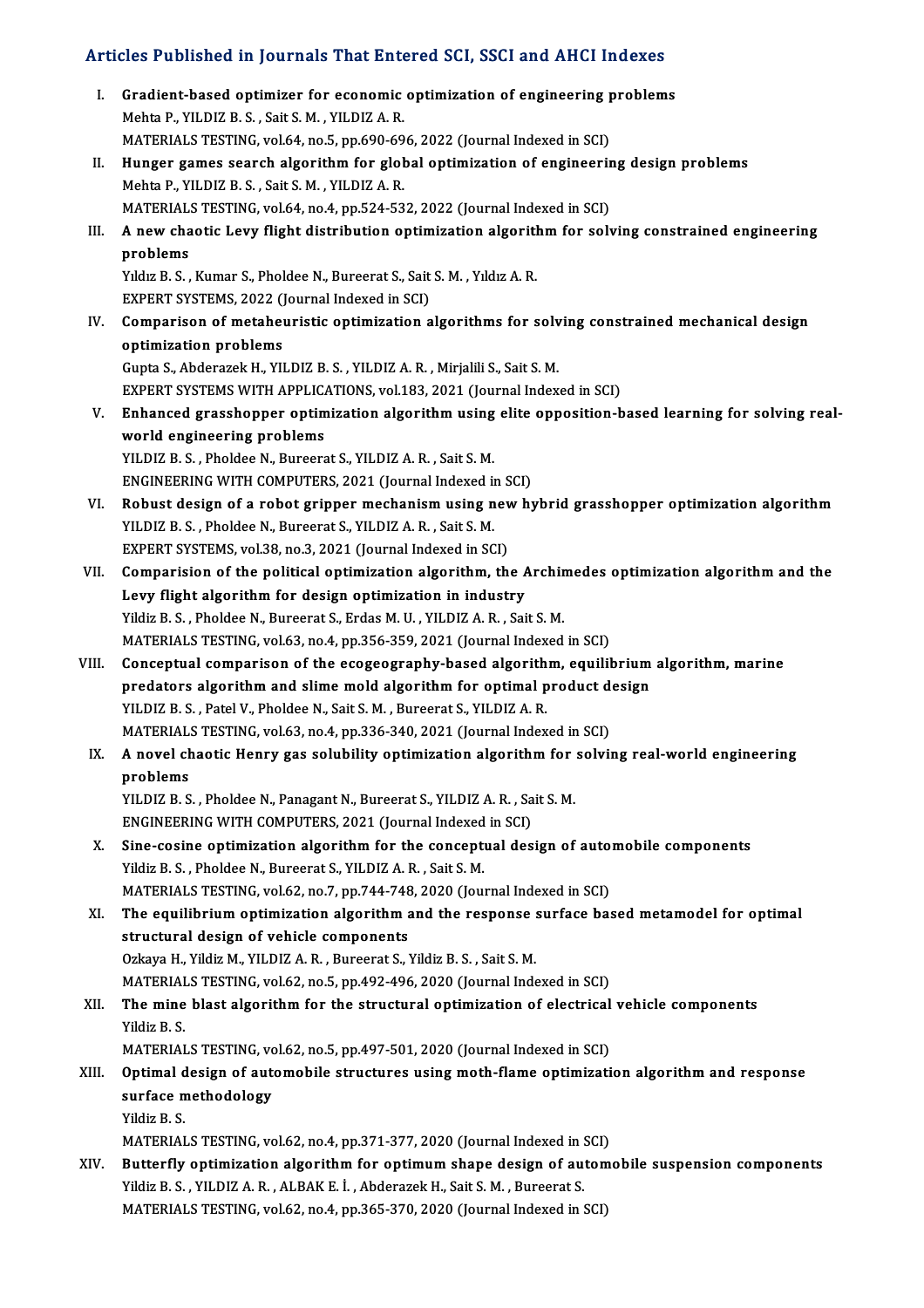| XV.     | The spotted hyena optimization algorithm for weight-reduction of automobile brake components                                |
|---------|-----------------------------------------------------------------------------------------------------------------------------|
|         | Yildiz B.S.                                                                                                                 |
|         | MATERIALS TESTING, vol.62, no.4, pp.383-388, 2020 (Journal Indexed in SCI)                                                  |
| XVI.    | The Henry gas solubility optimization algorithm for optimum structural design of automobile brake                           |
|         | components                                                                                                                  |
|         | Yildiz B. S., YILDIZ A. R., Pholdee N., Bureerat S., Sait S. M., Patel V.                                                   |
|         | MATERIALS TESTING, vol.62, no.3, pp.261-264, 2020 (Journal Indexed in SCI)                                                  |
| XVII.   | Robust design of electric vehicle components using a new hybrid salp swarm algorithm and radial                             |
|         | basis function-based approach                                                                                               |
|         | YILDIZ B.S.                                                                                                                 |
|         | INTERNATIONAL JOURNAL OF VEHICLE DESIGN, vol.83, no.1, pp.38-53, 2020 (Journal Indexed in SCI)                              |
| XVIII.  | Slime mould algorithm and kriging surrogate model-based approach for enhanced crashworthiness                               |
|         | of electric vehicles                                                                                                        |
|         | YILDIZ B.S.                                                                                                                 |
|         | INTERNATIONAL JOURNAL OF VEHICLE DESIGN, vol.83, no.1, pp.54-68, 2020 (Journal Indexed in SCI)                              |
| XIX.    | The Harris hawks optimization algorithm, salp swarm algorithm, grasshopper optimization algorithm                           |
|         | and dragonfly algorithm for structural design optimization of vehicle components                                            |
|         | Yildiz B. S., YILDIZ A. R.                                                                                                  |
|         | MATERIALS TESTING, vol.61, no.8, pp.744-748, 2019 (Journal Indexed in SCI)                                                  |
| XX.     | The Harris hawks, grasshopper and multi-verse optimization algorithms for the selection of optimal                          |
|         | machining parameters in manufacturing operations                                                                            |
|         | YILDIZ A. R., Yildiz B. S., Sait S. M., Li X.<br>MATERIALS TESTING, vol.61, no.8, pp.725-733, 2019 (Journal Indexed in SCI) |
| XXI.    | A new hybrid Harris hawks-Nelder-Mead optimization algorithm for solving design and                                         |
|         | manufacturing problems                                                                                                      |
|         | YILDIZ A. R., Yildiz B. S., Sait S. M., Bureerat S., Pholdee N.                                                             |
|         | MATERIALS TESTING, vol.61, no.8, pp.735-743, 2019 (Journal Indexed in SCI)                                                  |
| XXII.   | Experimental and numerical fatigue-based design optimisation of clutch diaphragm spring in the                              |
|         | automotive industry                                                                                                         |
|         | Karaduman A., Yildiz B. S., YILDIZ A. R.                                                                                    |
|         | INTERNATIONAL JOURNAL OF VEHICLE DESIGN, vol.80, no.2-4, pp.330-345, 2019 (Journal Indexed in SCI)                          |
| XXIII.  | Comparison of grey wolf, whale, water cycle, ant lion and sine-cosine algorithms for the optimization                       |
|         | of a vehicle engine connecting rod                                                                                          |
|         | Yildiz B. S., YILDIZ A. R.                                                                                                  |
|         | MATERIALS TESTING, vol.60, no.3, pp.311-315, 2018 (Journal Indexed in SCI)                                                  |
| XXIV.   | Moth-flame optimization algorithm to determine optimal machining parameters in manufacturing                                |
|         | processes<br>Yildiz B. S., Yildiz A. R.                                                                                     |
|         | MATERIALS TESTING, vol.59, no.5, pp.425-429, 2017 (Journal Indexed in SCI)                                                  |
| XXV.    | Natural frequency optimization of vehicle components using the interior search algorithm                                    |
|         | Yildiz B.S.                                                                                                                 |
|         | MATERIALS TESTING, vol.59, no.5, pp.456-458, 2017 (Journal Indexed in SCI)                                                  |
| XXVI.   | Fatigue-based structural optimisation of vehicle components                                                                 |
|         | Yildiz B. S., Lekesiz H.                                                                                                    |
|         | INTERNATIONAL JOURNAL OF VEHICLE DESIGN, vol.73, no.1-3, pp.54-62, 2017 (Journal Indexed in SCI)                            |
| XXVII.  | A comparative investigation of eight recent population-based optimisation algorithms for mechanical                         |
|         | and structural design problems                                                                                              |
|         | Yildiz B.S.                                                                                                                 |
|         | INTERNATIONAL JOURNAL OF VEHICLE DESIGN, vol.73, no.1-3, pp.208-218, 2017 (Journal Indexed in SCI)                          |
| XXVIII. | Optimization of thin-wall structures using hybrid gravitational search and Nelder-Mead algorithm                            |
|         | Yildiz A. R., Kurtulus E., Demirci E., Yildiz B. S., Karagoz S.                                                             |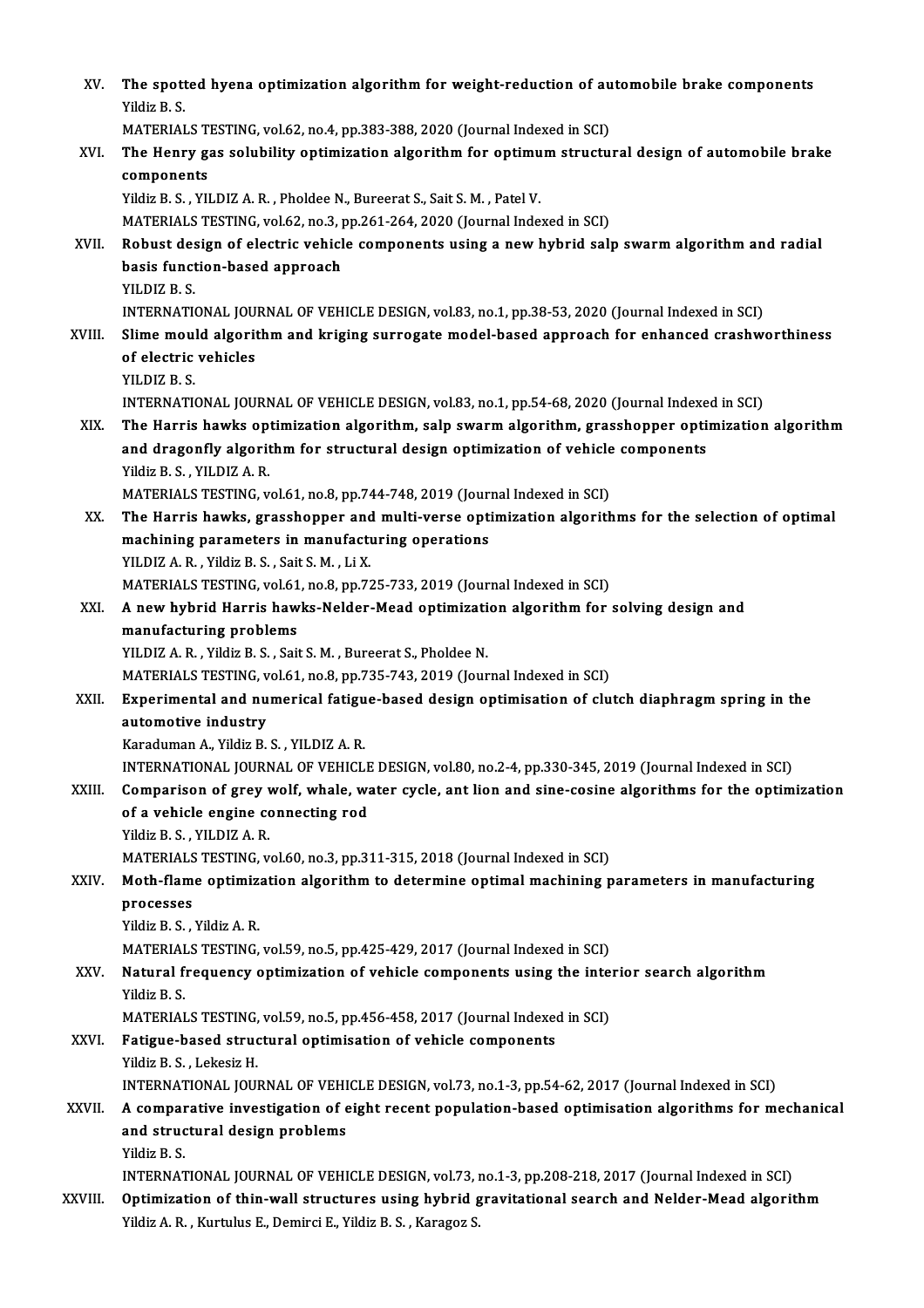MATERIALS TESTING, vol.58, no.1, pp.75-78, 2016 (Journal Indexed in SCI)<br>Structural design of vobials components using gravitational search

XXIX. Structural design of vehicle components using gravitational search and charged systemsearch MATERIALS<br>Structural<br>algorithms<br><sup>Vildir P.S. I</sub></sup> Yildiz B.S., Lekesiz H., Yildiz A.R. MATERIALS TESTING, vol.58, no.1, pp.79-81, 2016 (Journal Indexed in SCI)

### Articles Published in Other Journals

rticles Published in Other Journals<br>I. Optimal Design of Automotive Suspension Springs Using Differential Evolution Algorithm<br>VU DIZ B S SICE I ADIA<br>Optimal De<br>YILDIZ B. S. Optimal Design of Automotive Suspension Springs Using Differential Evolution Algorithm<br>YILDIZ B. S.<br>Uludağ University Journal of The Faculty of Engineering, vol.23, no.3, pp.207-214, 2018 (Other Refereed National<br>Journals)

YILDIZ B.<br>Uludağ Un<br>Journals)

# Journals)<br>Refereed Congress / Symposium Publications in Proceedings

- efereed Congress / Symposium Publications in Proceedings<br>I. Topology Optimisation of an Automobile Brake System Component Under Dynamic Loading<br>Conditions Topology O<br>Topology O<br>Conditions<br>VILDIZ B. S Topology<br>Conditions<br>YILDIZ B. S.<br>UMTIK 2019 Conditions<br>1990 - YILDIZ B. S.<br>UMTIK 2018, the 18th International Conference on Machine Design and Production, 3 - 06 June 2018
	-

- YILDIZ B. S.<br>UMTIK 2018, the 18th International Conference on Machine Design and Production, 3 06 June 2018<br>II. A numerical investigation on crash performance of automobile energy absorber using magnesium<br>allows UMTIK<br><mark>A num</mark><br>vu niz A numerica<br>alloys<br>YILDIZ B. S.<br>Internations alloys<br>YILDIZ B. S.<br>International Symposium on Light Alloys and Composite Materials, 22 - 24 March 2018<br>Structural optimization using meta bouristic algorithms in automotive indust:
	-

- YILDIZ B. S.<br>International Symposium on Light Alloys and Composite Materials, 22 24 March 2018<br>III. Structural optimization using meta-heuristic algorithms in automotive industry<br>YILDIZ B. S. , LEKESIZ H., YILDIZ A. R. International Symposium on Light Allender<br>Structural optimization using met<br>YILDIZ B. S. , LEKESİZ H., YILDIZ A. R.<br>UMTIK 2016 - 17th International Con Structural optimization using meta-heuristic algorithms in automotive industry<br>YILDIZ B. S. , LEKESİZ H., YILDIZ A. R.<br>UMTIK-2016-- 17th International Conference on Machine Design and Production, 12 - 15 July 2016<br>Yoni Nes YILDIZ B. S. , LEKESİZ H., YILDIZ A. R.<br>UMTIK-2016-- 17th International Conference on Machine Design and Production, 12 - 15 July 2<br>IV. Yeni Nesil Sezgisel Algoritmalar Kullanılarak Taşıt Elemanlarının Optimum Tasarımı
- UMTIK-2016-- 17th Intern<br>Yeni Nesil Sezgisel Alg<br>YILDIZ B. S. , YILDIZ A. R.<br>UMTIK 2016 17th Intern IV. Yeni Nesil Sezgisel Algoritmalar Kullanılarak Taşıt Elemanlarının Optimum Tasarımı<br>YILDIZ B. S. , YILDIZ A. R.<br>UMTIK-2016-- 17th International Conference on Machine Design and Production, 12 - 15 July 2016

### Supported Projects

S**upported Projects**<br>Yıldız B. S. , Yıldız A. R. , TUBITAK Project, Taşıt Elemanlarının Optimum Yapısal Tasarımı İçin Yeni Bir Yaklaşım<br>Celistirilmesi, 2014, , 2016 Supportou 1195000<br>Yıldız B. S. , Yıldız A. R. , TUE<br>Geliştirilmesi, 2014 - 2016

# Geliștirilmesi, 2014 - 2016<br>Scientific Refereeing

Scientific Refereeing<br>INTERNATIONAL JOURNAL OF MECHANICAL SCIENCES, SCI Journal, February 2022<br>INFORMATION SCIENCES, SCI Journal Journy 2022 BECOMMINE NETETECING<br>INTERNATIONAL JOURNAL OF MECHANICAL SCIENC<br>INFORMATION SCIENCES, SCI Journal, January 2022<br>ENCIMEERING WITH COMBUTERS, SCI Journal Janua INTERNATIONAL JOURNAL OF MECHANICAL SCIENCES, SCI Journal, January 2022<br>INFORMATION SCIENCES, SCI Journal, January 2022<br>ENGINEERING WITH COMPUTERS, SCI Journal, January 2022<br>ENEPCY PEPOPTS, SCI Journal January 2022 INFORMATION SCIENCES, SCI Journal, January 2022<br>ENGINEERING WITH COMPUTERS, SCI Journal, January 2022<br>ENERGY REPORTS, SCI Journal, January 2022 ENGINEERING WITH COMPUTERS, SCI Journal, January 2<br>ENERGY REPORTS, SCI Journal, January 2022<br>CYBERNETICS AND SYSTEMS, SCI Journal, January 2022<br>CYBERNETICS AND SYSTEMS, SCI Journal January 2022 ENERGY REPORTS, SCI Journal, January 2022<br>CYBERNETICS AND SYSTEMS, SCI Journal, January 2022<br>CYBERNETICS AND SYSTEMS, SCI Journal, January 2022<br>INTERNATIONAL JOURNAL OF BHOTOENERCY National CYBERNETICS AND SYSTEMS, SCI Journal, January 2022<br>CYBERNETICS AND SYSTEMS, SCI Journal, January 2022<br>INTERNATIONAL JOURNAL OF PHOTOENERGY, National Scientific Refreed Journal, January 2022<br>ARTIEICIAL INTELLICENCE REVIEW, CYBERNETICS AND SYSTEMS, SCI Journal, January 2022<br>INTERNATIONAL JOURNAL OF PHOTOENERGY, National Scientific l<br>ARTIFICIAL INTELLIGENCE REVIEW, SCI Journal, December 2021<br>PROCEEDINCS OF THE INSTITITION OF MECHANICAL ENCINEE INTERNATIONAL JOURNAL OF PHOTOENERGY, National Scientific Refreed Journal, January 2022<br>ARTIFICIAL INTELLIGENCE REVIEW, SCI Journal, December 2021<br>PROCEEDINGS OF THE INSTITUTION OF MECHANICAL ENGINEERS PART D-JOURNAL OF AU ARTIFICIAL INTELLIGENCE R<br>PROCEEDINGS OF THE INSTIT<br>SCI Journal, November 2021<br>EYBERT SYSTEMS SCI Journa PROCEEDINGS OF THE INSTITUTION OF MECH/<br>SCI Journal, November 2021<br>EXPERT SYSTEMS, SCI Journal, November 2021